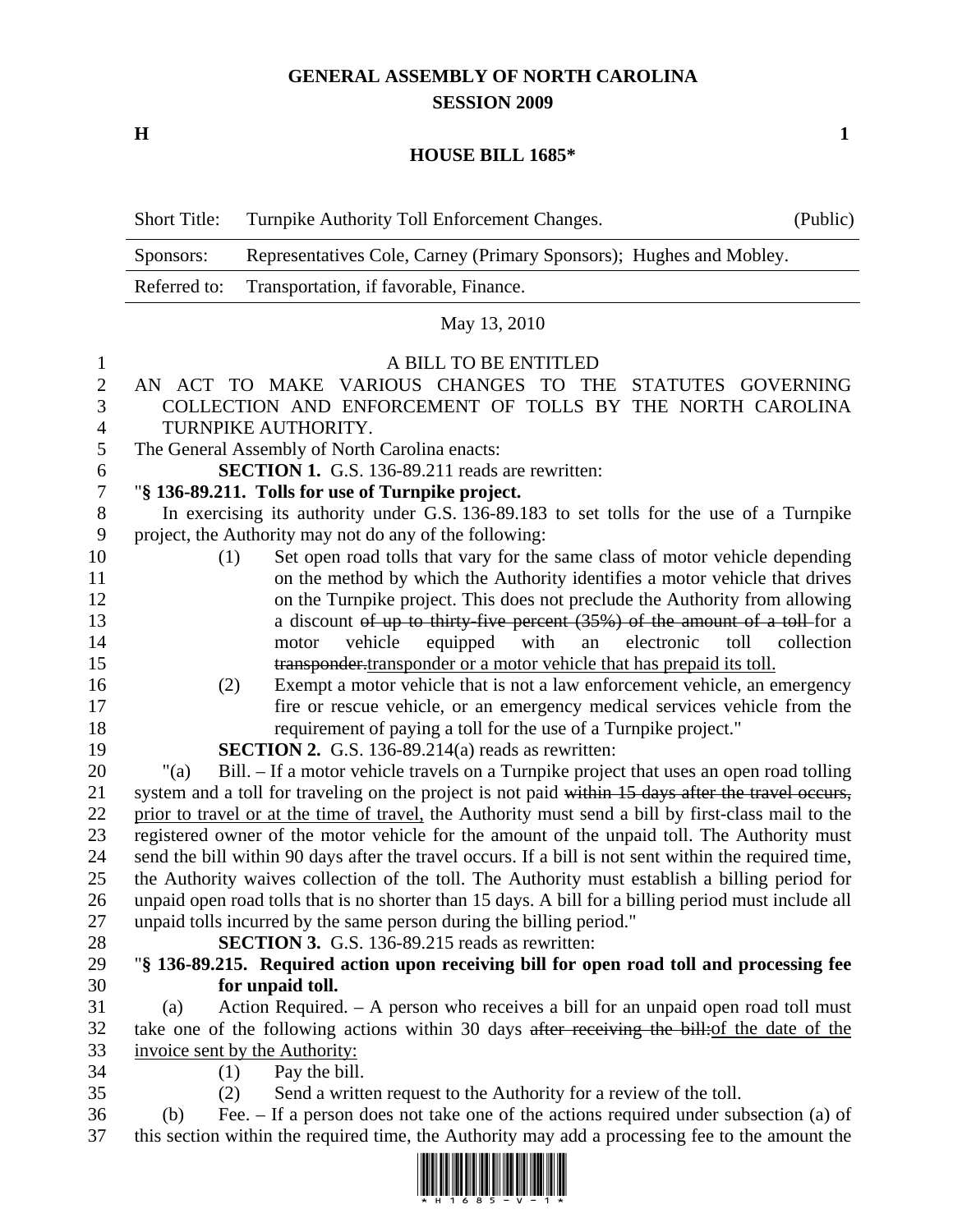1 person owes. The processing fee may not exceed six dollars (\$6.00). A person may not be 2 charged more than forty-eight dollars (\$48.00) in processing fees in a calendar year-in a 3 12-month period. 4 The Authority must set the processing fee at an amount that does not exceed the costs of 5 identifying the owner of a motor vehicle that is subject to an unpaid toll and billing the owner 6 for the unpaid toll. The fee is a receipt of the Authority and must be applied to these costs." 7 **SECTION 4.** G.S. 136-89.216 reads as rewritten: 8 "**§ 136-89.216. Civil penalty for failure to pay open road toll.**  9 (a) Penalty. – A person who receives  $\theta$  one-two or more bills for unpaid open road tolls 10 during the first or second six-month period in a year-and who has not paid the amount due on 11 those bills within 30 days after the end of the six-month period-is subject to a civil penalty of 12 twenty-five dollars (\$25.00). The period from January 1 through June 30 of a year is the first 13 six-month period in a year, and the period from July 1 through December 31 is the second

14 six-month period in a year. Only one penalty may be assessed for in a six-month period.

15 (b) Payment. – The Authority must send a notice by first-class mail to a person who is 16 assessed a civil penalty under this section. A person who is assessed a civil penalty must pay 17 the unpaid toll for which the civil penalty was imposed, the amount of any processing fee due, 18 and the civil penalty within 30 days after receiving the notice of the date of the notice sent by 19 the Authority.

20 (c) Penalty Proceeds. – A civil penalty imposed under this section is payable to the 21 Authority or, if collected when a vehicle registration is renewed, to the Division of Motor 22 Vehicles of the Department of Transportation. Authority. The clear proceeds of a civil penalty 23 imposed under this section must be credited to the Civil Penalty and Forfeiture Fund 24 established in G.S. 115C-457.1. The guidelines used by the Office of State Budget and 25 Management to determine an agency's actual costs of collecting a civil penalty and the clear 26 proceeds of the civil penalty apply to the determination of the clear proceeds of a civil penalty 27 imposed under this section."

- 
- 
- 
- 
- 

28 **SECTION 5.** G.S. 136-89.217 reads as rewritten:

## 29 "**§ 136-89.217. Vehicle registration renewal blocked for unpaid open road toll.**

30 (a) Registration Block. – Failure of a person to pay an open road toll billed to the 31 person under G.S. 136-89.214, any processing fee added under G.S. 136-89.215, and any civil 32 penalty imposed under G.S. 136-89.216 is grounds under G.S. 20-54 to withhold the 33 registration renewal of a motor vehicle registered in that person's name. The Authority must 34 notify the Commissioner of Motor Vehicles of a person who owes a toll, a processing fee, or a 35 civil penalty. When notified, the Commissioner of Motor Vehicles must withhold the 36 registration renewal of any motor vehicle registered in that person's name.

37 (b) Collection by DMV. – A person whose motor vehicle registration renewal is 38 blocked under this section may pay to the Division of Motor Vehicles of the Department of 39 Transportation the amount owed for unpaid tolls, processing fees, and civil penalties due under 40 this Part when renewing the vehicle registration. The Division must remit to the Authority the 41 amount of tolls, fees, and civil penalties collected. The Division's costs of collecting tolls, fees, 42 and civil penalties are considered a necessary expense of the operation of the Authority, and the 43 Authority must reimburse the Division for these costs."

44 **SECTION 6.** G.S. 136-89.218 reads as rewritten:

## 45 "**§ 136-89.218. Procedures for contesting liability for unpaid open road toll.**

46 (a) Informal Review. – A person who receives a bill for an unpaid open road toll and 47 who disputes liability for the toll may contest the toll by sending to the Authority a request for 48 review of the toll. The person may include a sworn affidavit described in G.S. 136-89.212 that 49 establishes that someone else had the care, custody, and control of the motor vehicle subject to 50 the toll when the toll was incurred. The person must send the request for review to the 51 Authority within 30 days after receiving the bill for the toll. of the date of the invoice sent by